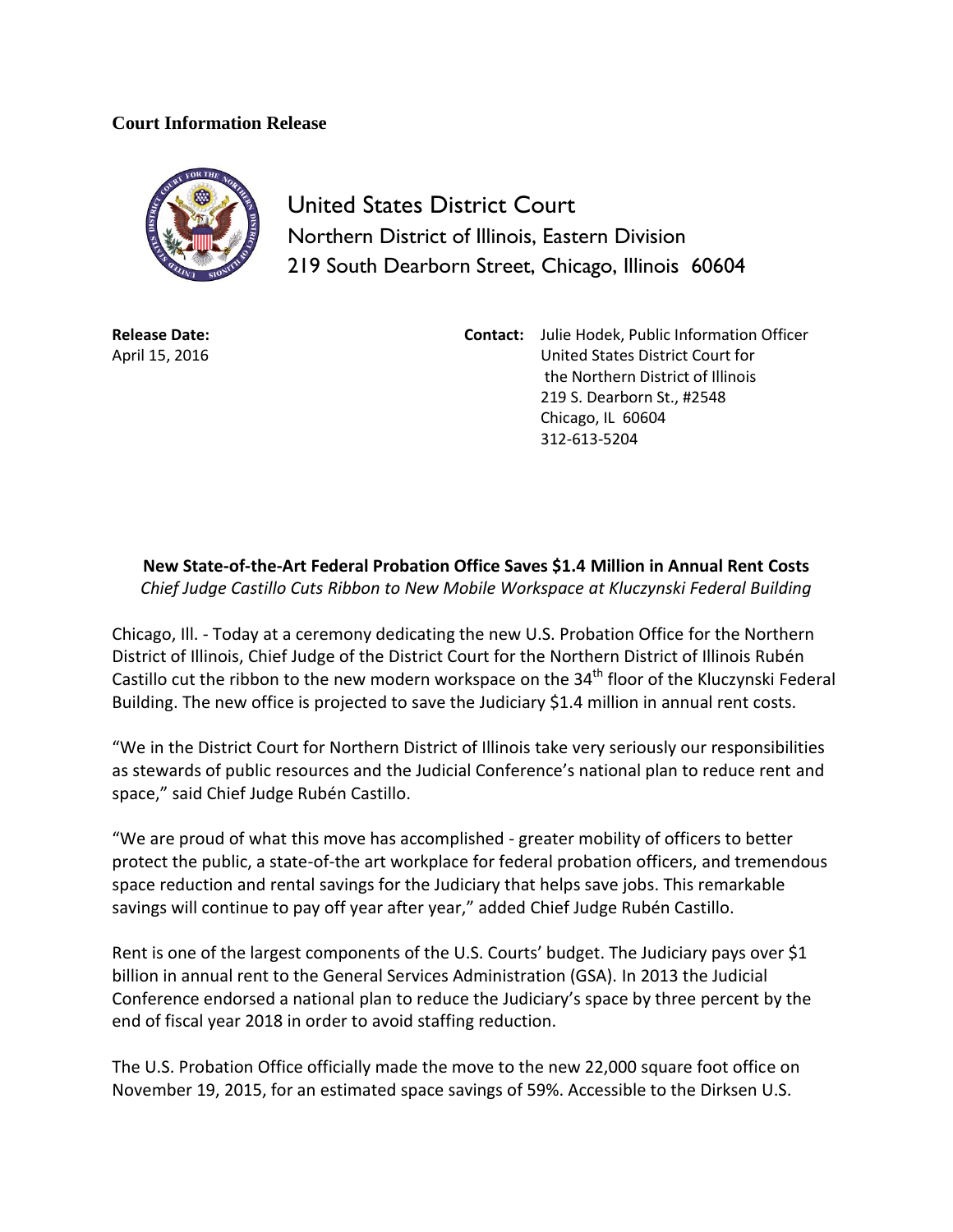Courthouse via underground tunnel, the new office occupies one floor and incorporates an open design. The bright and modern workplace features "touchdown" stations where officers can log in via a laptop or tablet, open work lounges with wireless connectivity, and enclosed "huddle" and interview rooms with videoconference features for meetings with clients and private phone conversations. Officers, including the chief, went from having their own offices to an open workspace, with individual lockers to store personal belongings and eliminate clutter.

"The new design aptly reflects where our field is headed as officers are spending more time in the community and less in the office," said Jeanne Walsh, Chief U.S. Probation Officer for the Northern District of Illinois. "Since moving into our new space, the feedback from officers has been extremely positive," Walsh added.

The new workspace was designed recognizing that U.S. Probation Officers are an increasingly mobile workforce; officers work in the community, visiting the homes, workplaces and treatment providers of convicted offenders who are reentering society under supervision. With mobile technology allowing officers to work via mobile phones and tablets, officers are spending more time in the field. Throughout the project's development, designers and architects consulted with U.S. Probation staff to solicit input to custom design the space and technology.

To further reduce its space needs, the U.S. Probation Office also converted its paper records to electronic files, going "paperless" in less than six months.

In 2012, then Chief Probation Officer Kristine Phillips initiated discussions with the Administrative Office of the U.S. Courts about the possibility of a move and redesign, which eventually became the pilot project of the Judiciary's Integrated Workplace Initiative (IWI). With the goal of integrating technology to enable seamless work inside and outside the office, the project was funded by the Judiciary Space Reduction Program and by the GSA Total Workplace Initiative.

Judge D. Brooks Smith, Chair of the Judicial Conference Committee on Space and Facilities; John Cooke, Regional Commissioner, Great Lakes Region, General Services Administration; and Michael Culver, Deputy Facilities and Security Office, Administrative Office of U.S. Courts also praised the cost and space savings at the ribbon-cutting ceremony.

From 1994 until November 2015, the U.S. Probation Office was housed in a 53,000 square feet leased commercial space in the Mid-Continental Plaza at 55 East Monroe in Chicago. As federal probation work became increasingly mobile, the private offices and cubicles, spread over two floors, would sit empty while officers worked in the field.